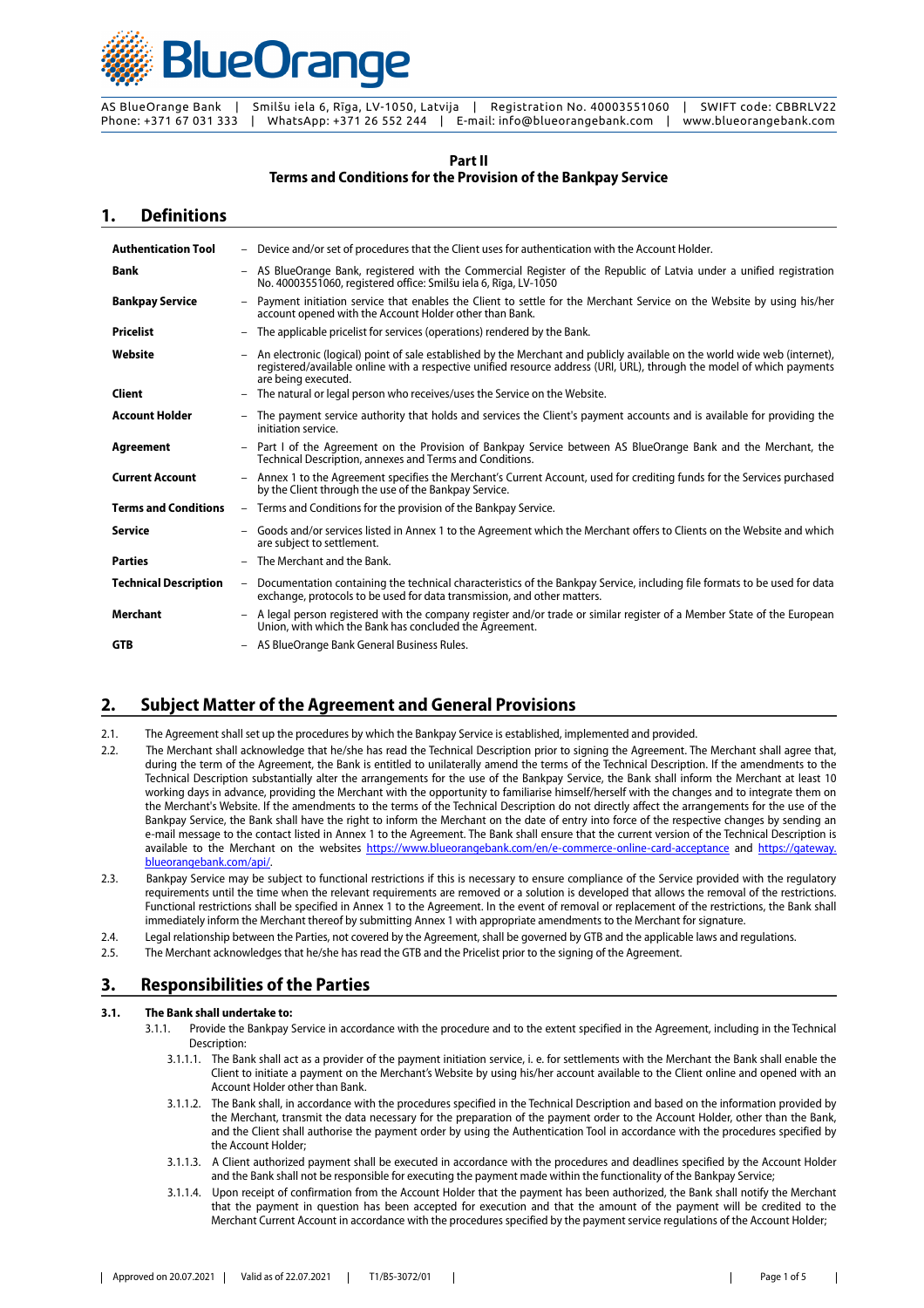

CONTINUATION

- 3.1.2. Provide the Merchant with remote technical advice during maintenance, including advice on the Merchant's connection to Bankpay, its functionality and the registration of users in Bankpay. Consultations shall be available on working days from 9:00 to 18:00, using the email or phone number specified in the Agreement.
- 3.1.3. Ensure the availability of Bankpay in accordance with the following requirements:
	- 3.1.3.1. Availability of service, excluding scheduled jobs, cannot be less than 95% over a period of 30 days;
	- 3.1.3.2. Unscheduled service interruption cannot be longer than five working days.
- 3.1.4. Notify the Merchant at least 10 (ten) working days in advance about changes to the website addresses used to provide the Bankpay Service;
- 3.1.5. The payment amount made under the Bankpay Service shall be credited from the Account Holder to the Current Account.
- 3.1.6. The payment shall be executed in the order and within the time limits specified in the Account Holder's and Bank's GTB and Pricelist.

#### **3.2. The Merchant shall undertake to:**

- 3.2.1. Establish and maintain the technical/logical solutions required for the maintenance of the Bankpay Service on the Website to be provided by the Merchant in accordance with the Technical Description;
- 3.2.2. Make the Service available to Clients in compliance with the provisions of the Agreement and the Technical Description;
- 3.2.3. Not add any commission fees and/or any other surcharges for the Bankpay Service to the price of their Services;
- 3.2.4. Not impose any restrictions on Clients regarding the use of the Bankpay Service without the written consent of the Bank;
- 3.2.5. Notify the Bank in writing no later than 3 (three) weeks in advance if the Merchant wishes to make changes to the range of service categories proposed, as well as other operating conditions of the Merchant that have an impact on the Services proposed and their users;
- 3.2.6. Not use the Bankpay Service on behalf of or for the benefit of any third party;
- 3.2.7. Notify the Bank in writing at least 10 (ten) working days in advance about any changes in the Website address, as well as changes in the name of the Merchant and changes in trade marks, if relevant for the design of the Service.

#### **3.3. The Parties shall undertake to:**

- 3.3.1. Independently carry out and settle payments for the development, purchase, installation and maintenance of hardware and software to be installed on their side for the operation of the Bankpay Service;
- 3.3.2. Notify the other Party of any technical problems as soon as possible via e-mail, while also announcing the deadlines for addressing the technical problems;
- 3.3.3. Carry out all the preparatory work necessary for the provision of the Bankpay Service, testing the information exchange process and commencing the provision of the Bankpay Service;
- 3.3.4. Report without delay (but not later than within eight hours from the date of determining the information security incident), using the e-mail address or phone number specified in the Agreement, on any information security incidents related to the performance of the Agreement.

# **4. Commission Fee for the Bankpay Service**

- 4.1. For the provision of Bankpay Service, the Merchant shall pay a commission fee (Commission Fee) to the Bank in accordance with Part I of the Agreement.
- 4.2. In cases when in accordance with Paragraph 4.1 of the Terms and Conditions the amount of the Commission Fee is determined based on Pricelist, the Bank shall be entitled to make unilateral amendments to the Pricelist by making available the appropriate notifications regarding the proposed amendments in the Bank's Client Service Centre and on the Bank's website. The Merchant shall be additionally informed about the expected changes to the Pricelist regarding the Commission fee referred to in Paragraph 4.1 of the Terms and Conditions, by sending an e-mail message to the contact person listed in Annex 1 to the Agreement.
- 4.3. The Commission fee for the Bankpay Service referred to in Paragraph 4.1 of the Terms and Conditions shall be charged by the Bank from the Current Account, for each payment received, without an individual Merchant's order.

# **5. Confidentiality**

- 5.1. The Parties shall undertake not to disclose to third parties any confidential information obtained during the term of the Agreement, except where such information is requested by state authorities which are entitled to receive such information in accordance with the applicable laws and regulations, and such information shall be disclosed to the extent required by regulatory enactments.
- 5.2. That obligation shall be valid during the term of the Agreement and for 5 (five) years after the expiry of the Agreement.
- 5.3. Confidential information within the meaning of the Agreement shall be deemed to be all data resulting from or related to payments, Client information obtained during the provision of the Service, the content of the Agreement and/or other documents relating to its execution, as well as technical, commercial and any other information concerning the functioning of the other Party which has become available in the course of the performance of the Agreement.

# **6. Responsibilities of the Parties**

- 6.1. The Merchant shall certify that the Services made available on the Website are in free civil circulation, comply with the consumer protection laws of the Republic of Latvia, that the Merchant has received all authorisations, including licences, if such are necessary for the provision of the Service, and shall undertake to present them at the request of the Bank. The Merchant shall certify that the provision of the Service does not affect the copyright and related rights of any third parties, industrial samples, service marks and other intellectual property.
- 6.2. The Merchant shall certify that he/she has every right to engage in the provision of the Service and shall bear responsibility for infringing the above-mentioned guarantees in accordance with the applicable laws and regulations.
- 6.3. The Merchant shall be responsible for the use of the Service administration system, software and information exchange flow established for the provision of the Service only for the purpose of mutual cooperation in accordance with the provisions of the Agreement.
- 6.4. The Parties shall have mutual responsibility for the damage caused by the non-performance or improper performance of the Agreement. The existence of losses must be demonstrated by the Party requesting to reimburse them.
- 6.5. Damages caused by third parties to a Party shall be the responsibility of the other Party only if that Party has given rise to the possibility of causing such damage by breaching the provisions of the Agreement.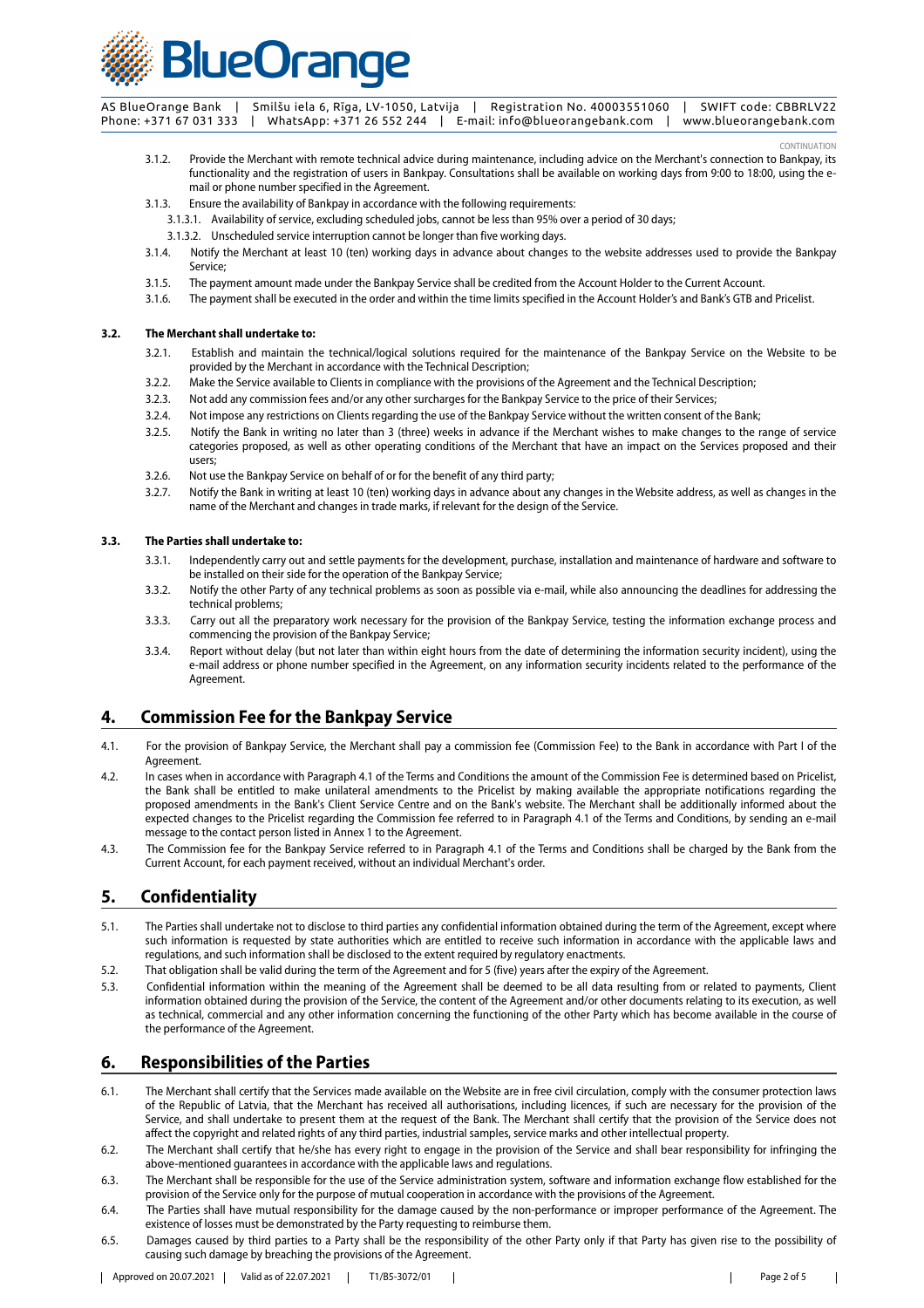

CONTINUATION

6.6. The Bank shall not assume responsibility for the availability of the Bankpay Service to the Merchant, as well as for non-availability of the Service to the Clients if the Merchant fails to inform the Bank in good time in the order established by Paragraph 3.2.7 of the Terms and Conditions.

# **7. Dispute Resolution Procedure**

- 7.1. Any written or oral complaints made by Clients, as well as any submissions and proposals relating to the Service, shall be reviewed by the Merchant.
- 7.2. If a Client files a complaint with the Bank, the relevant official of the Bank shall indicate the contact details of the Merchant's responsible official or send the written complaint of the Client in a scanned form to the Merchant's contact person specified in Annex 1 to the Agreement within 5 (five) working days of receipt of the complaint, except where the Client's complaint relates solely to the activities of the Bank.
- 7.3. All written responses to complaints shall be prepared and sent to the Client by the Merchant, except in the following cases:
	- 7.3.1. If the complaint relates to both the Merchant and the Bank's activities in the provision of the Service: the written reply shall be sent by the Merchant to the Client only in coordination of its content in writing with the Bank's representative;
	- 7.3.2. If the complaint relates only to the activities of the Bank in the provision of the Service: the Merchant shall, not later than 5 (five) days after receipt of the complaint, make available to the Bank all the materials and information held by the Merchant regarding the complaint and the Bank shall draw up and send the reply to the Client.

# **8. Duration of the Agreement and Termination Clauses**

- 8.1. The Agreement shall enter into force at the time of its signing by the Parties and shall be in force until terminated in the order set by the Agreement.
- 8.2. This Agreement shall expire:
	- 8.2.1. By written mutual agreement of Parties on the termination of the Agreement;
	- 8.2.2. When one of the Parties terminates the Agreement on a unilateral basis, giving written notice to the other Party at least 1 (one) month in advance.
- 8.3. If the Parties fail to fulfil their duties laid down in Paragraph 3.3.3 of the Terms and Conditions and the Bankpay Service is not implemented, the Agreement shall be deemed to have been terminated without separate mutual notification.
- 8.4. The Bank shall be entitled to terminate the Agreement by informing the Merchant in writing at least 3 (three) working days in advance if the Bank does not agree with the changes notified by the Merchant in accordance with the procedure laid down in Paragraph 3.2.5 of the Terms and Conditions and the Parties have not agreed on a mutually acceptable solution.
- 8.5. The Bank shall be entitled to terminate the Agreement with an immediate affect, simultaneously notifying the Merchant at the same time if:
	- 8.5.1. The Website offers Services which do not comply with the requirements specified in Annex 1 to the Agreement and the Parties have not previously agreed in writing to provide such Services in accordance with the procedure laid down in Paragraph 5 of Part I of the Agreement. The Agreement shall also be terminated in accordance with the procedure laid down in this Paragraph in cases where the Bank establishes that the Bankpay Service is provided on behalf of a third party or in favour of a third party;
	- 8.5.2. It has been established that the Agreement cannot be enforced because international or national sanctions have been imposed on the Merchant, or substantial sanctions affecting the interests of a financial and capital market have been imposed by a Member State of the European Union or of the North Atlantic Agreement Organisation.
- 8.6. The Merchant shall be entitled to terminate the Agreement by informing the Bank in writing at least 3 (three) working days in advance if the Bank does not comply with the the provisions of Paragraph 3.1.3 of the Terms and Conditions.
- 8.7. Termination of the Agreement shall not exempt the Parties from the fulfilment of their obligations related to exchange of information, confidentiality and proper termination of other cooperation between the Parties. The termination of the Agreement shall result in the cessation of access to the relevant software of the other Party and the elimination of the links established for the implementation of the Agreement on the websites of the Parties.

### **9. Miscellaneous**

- 9.1. The rights and obligations of the Parties under this Agreement may not be transferred to third parties.
- 9.2. The Parties agree that, if any time-limits laid down in this Agreement and/or its Annexes fall on a day-off or a holiday, they shall be transferred to the following working day.
- 9.3. The Parties shall not be responsible for total or partial failure to fulfil their obligations and for losses due to Force Majeure circumstances. Such circumstances shall include those which the Parties have not been able to foresee and to prevent or influence by reasonable means, and which have a direct impact on the implementation of the Agreement. Force Majeure circumstances shall include circumstances classified according to generally accepted standards as Force Majeure circumstances which make it impossible to comply with the conditions of the Agreement and which could not be expected or prevented by the Parties.
- 9.4. A Party which fails to fulfil its obligations due to Force Majeure circumstances shall inform the other Party without delay of the occurrence of such circumstances and their likely duration, and confirm such notification in writing no later than 7 (seven) calendar days from the date of the occurrence of Force Majeure circumstances. The facts reflected in the notification must be confirmed by the competent national authority. Failure to notify or failure to notify in good time shall not entitle the Party which has failed to notify or failed to notify in good time, to invoke any Force Majeure circumstance as a basis for waiving its liability for full or partial failure to fulfil its obligations. In the event of the occurrence of Force Majeure circumstances, the fulfilment of the obligations of the Parties under the Agreement shall be suspended until the such circumstances have ceased, but not later than for 3 (three) weeks.
- 9.5. The Parties shall undertake to settle all disputes arising during the term of the Agreement by mutual agreement through negotiation.
- 9.6. If a dispute fails to be resolved in accordance with the procedures specified in Paragraph 9.5 of the Terms and Conditions, any dispute, discord or claim arising from the termination or invalidity of the Agreement, shall be referred for consideration and settlement by the court of arbitration of the Association of Commercial Banks of Latvia, in Riga, in accordance with the court's articles of association, by-laws, and the Regulation on the Expenses of the Court of Arbitration of the Association of Commercial Banks of Latvia. Provisions of such documents shall be considered included in this Clause. The decision of the court of arbitration shall be final, incontestable and binding upon the Parties. Litigation shall be conducted in Latvian. The number of arbitrators shall be 1 (one). The arbitrator shall be appointed by the chairperson of the Court of Arbitration of the Association of Latvian Commercial Banks.
- 9.7. In cases other than those referred to in this Agreement, the Parties shall act in accordance with the applicable laws and regulations of the Republic of Latvia.
- 9.8. With the entry into force of the Agreement, any prior written and oral agreement between the Parties on the subject matter and the provisions of the Agreement shall cease to apply.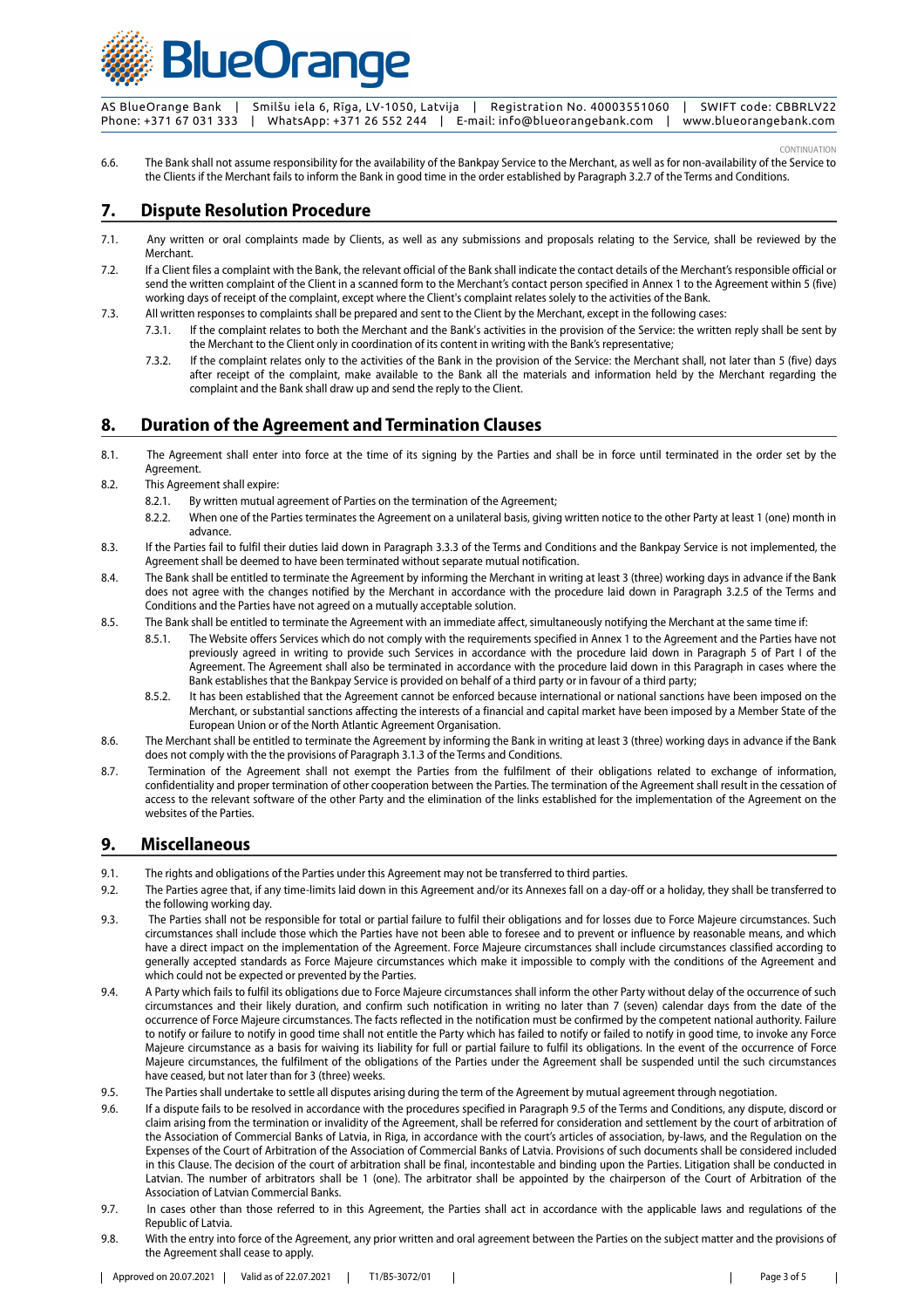

#### **Annex 2**

Technical Description To the Agreement on the Provision of Bankpay Service between AS BlueOrange Bank and the Merchant

#### **On the Processing of Personal Data**

#### **1. Subject Matter**

- 1.1. The Processor (AS BlueOrange Bank) shall carry out the processing of personal data in the interests and on behalf of the Controller (Merchant) by fulfilling the obligations entered into by the Processor and the terms of the Agreement between the Controller and Processor.
- 1.2. The Processor shall carry out the processing in a fair manner and in accordance with the applicable legislation, including the Regulation, the Agreement, this document and the legal instructions given by the Controller. The Processor shall not use the personal data entrusted to them for their own purposes or for any other purposes which do not comply with the Agreement, or otherwise, except in accordance with the instruction given by the Controller, unless required to do so by law.
- 1.3. The Processor shall carry out the processing of personal data for as long as it is necessary in accordance with the Agreement with a view to fulfilling the obligations (provide for functions, services) laid down therein.
- 1.4. The types of personal data to be processed and the categories of data subjects shall be derived from the Agreement and shall be:
	- 1.4.1. Data categories: name, surname, personal identity number, residence address, postal address, telephone number, e-mail address, taxpayer number, transaction details, bank account number, transfer amount, invoice details;
	- 1.4.2. Categories of subjects: Merchant's clients (individuals users of the payment initiation service);
	- 1.4.3. Purpose of processing: provision of the payment initiation service;
	- 1.4.4. Processing categories: receiving, sending, storing, deleting, structuring, using, disclosing, sending or distributing the data or otherwise making them available, harmonising or combining, deleting or destroying.

#### **2. Guarantees**

2.1. The Processor shall certify and guarantee that appropriate technical and organisational measures are implemented in such a way that the processing activities carried out by the Processor under the Agreement are compliant with the Personal Data Protection Law and/or the Regulation (the effective and applicable regulatory enactment as at the time of processing) and ensure the protection of the rights of the data subject to that extent, in which they may reasonably be attributed to the Processor for the performance of the tasks laid down in the Agreement.

# **3. Obligations and Rights of the Processor**

- 3.1. The Processor shall process personal data only in accordance with the provisions laid down in Clause 1 or documented by the Controller, including in respect of transfer of data to third countries or international organisations, except where this is required by the regulatory enactments of the European Union or a Member State, applicable to the Processor, in which case the Processor shall inform the Controller of that legal requirement before the initiation of processing, except where such informing is prohibited by the respective regulatory enactment on grounds of important public interest. The duties of the Processor shall be exercised taking into account the nature of the processing and to the extent in which they may reasonably be attributed to the Processor for the performance of the tasks laid down in the Agreement.
- 3.2. The Processor shall ensure that persons authorised to process the data have committed themselves in writing to confidentiality or have an appropriate statutory obligation to respect confidentiality. The Processor shall take measures to ensure that any natural person acting under the responsibility of the Processor who has access to personal data does not process such data without instructions from the Controller, unless that person is required to do so in accordance with the legislation of the European Union or the Member State.
- 3.3. The Processor shall implement technical and organisational measures regarding the security and protection of data against external intrusion into its systems, including in cases when data are processed through electronic means, through remote connection to the Controller's systems, by taking into account the technical level, the cost of implementation and the nature, scope, context and purpose of processing, as well as risks of varying probability and severity to the rights and freedoms of natural persons, in order to ensure a level of security corresponding to the risk:
	- (1) Pseudonymisation and encryption of personal data;
	- (2) The ability to ensure continued confidentiality, integrity, availability and resilience of processing systems and services;
	- (3) The ability to restore timely availability and access to personal data in the event of a physical or technical accident;
	- (4) A procedure for regular testing, assessment and evaluation of the effectiveness of technical and organisational measures in order to ensure the security of processing.
	- 3.3.1. In the assessment of the appropriate level of security the risks arising from processing shall be taken into account, in particular, the risk of accidental or illegal destruction, loss, modification, unauthorised disclosure or access to personal data transmitted, stored or otherwise processed.
- 3.4. By signing this document, the Controller shall give the Processor a general written authorisation to involve
- 3.5. SIA Spell, reg. No. 40203140920, registered office: Gunara Astras iela 8b, Riga, LV-1082, in the provision of the platform service. The Processor shall inform the Controller in writing about each involved sub-processor, thus providing the Controller with the opportunity to object to it. The Processor, in involving another processor to carry out the processing activities on behalf of the Controller, shall, in accordance with the Regulation, subject the respective processor to the same data protection obligations as those laid down in that document and arising from the Agreement, in particular by requesting that the other processor guarantees that appropriate organisational and technical measures will be implemented in such a way as to comply with the requirements of the Regulation.
- 3.6. The processor shall, in so far as possible in the view of the nature of data processing, assist the Controller with appropriate technical and organisational arrangements in accordance with the Regulation, ensuring that the Controller is able to fulfil their obligation to respond to requests for the exercise of the rights of the data subject provided for in Section III of the Regulation.